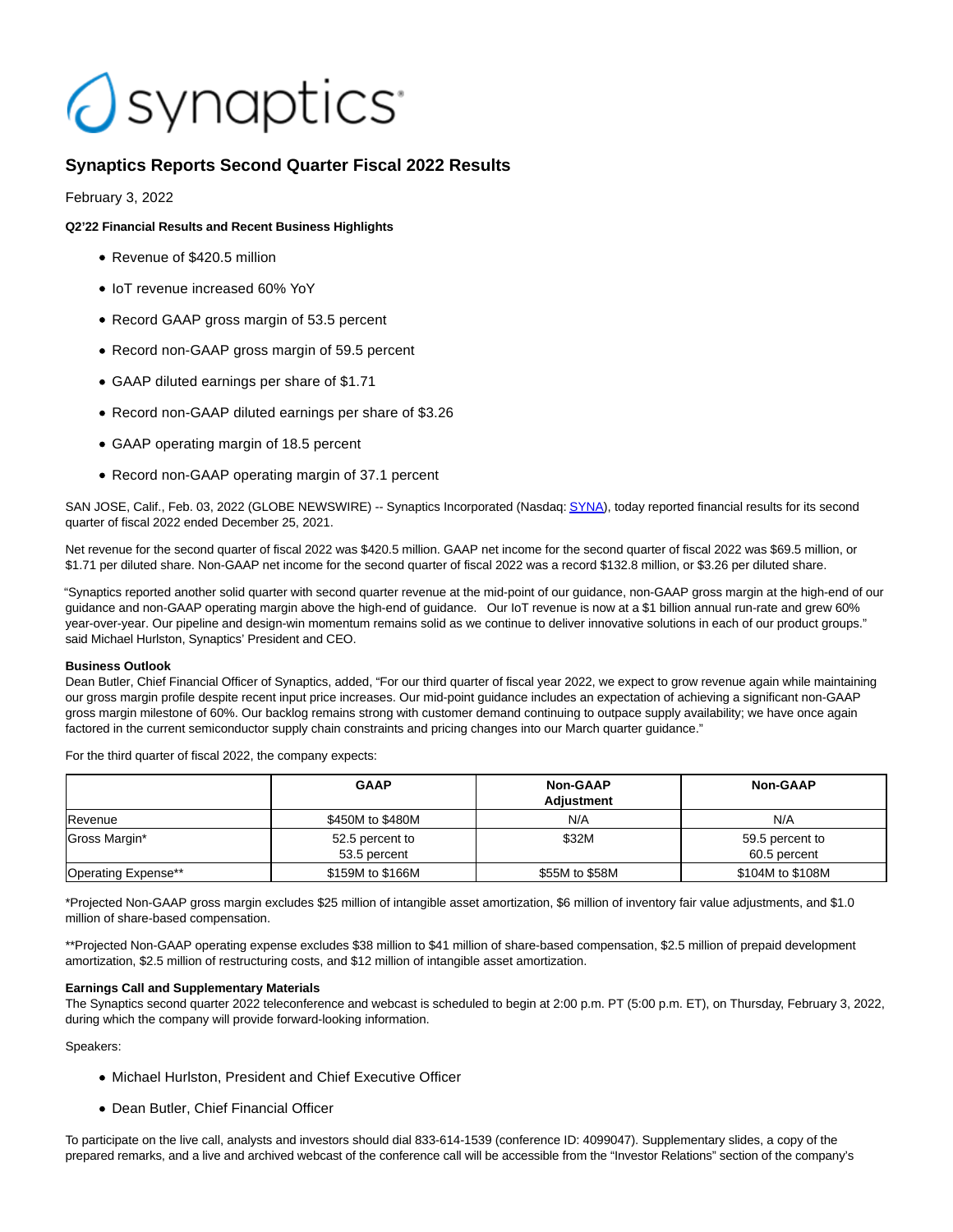#### **About Synaptics Incorporated:**

Synaptics (Nasdaq[: SYNA\)](https://www.globenewswire.com/Tracker?data=atY-LLw9-eMIv3KoGaezvh-DvRpx2O72Gn5ZljPeOC4c6Pd0GFJrQgv3zMKtrIU21EcuPU1MWVyFa90gKncFeA==) is changing the way humans engage with connected devices and data, engineering exceptional experiences throughout the home, at work, in the car and on the go. Synaptics is the partner of choice for the world's most innovative intelligent system providers who are integrating multiple experiential technologies into platforms that make our digital lives more productive, insightful, secure and enjoyable. These customers are combining Synaptics' differentiated technologies in touch, display and biometrics with a new generation of advanced connectivity and AI-enhanced video, vision, audio, speech and security processing. Follow Synaptics on [LinkedIn,](https://www.globenewswire.com/Tracker?data=9xwrExSNIK7BNOQzwKvqTer-RAOYpmXiZpsDdluEKQp8ryV3XS35xYhQ619Fxy-OigF1Yrbmd8zd2pqMXJr99VdlM84qY7BP23N1PSrLp3M=) [Twitter a](https://www.globenewswire.com/Tracker?data=lLaUfaTbJCS7JG3jYP5Uq8aA1PHaOFghM9qkSPzN-gqpS_nka5oFdIzNwWGdcpNrphjbyCbCeDXHxxf5veVQBA==)nd [Facebook,](https://www.globenewswire.com/Tracker?data=ntmlfqCe0slTc_buO5g91SA8xPNZlEzGAvFzOA5vQn5qk6ChS9QnTLySn3VkDl3ebs7odcZ_ZHMhqpGZbP3cvKGnJ_Cu7d5XrbGdDKBBfJA=) or visi[t synaptics.com.](https://www.globenewswire.com/Tracker?data=PJljHtT-r61JkqEZGd009Yuyv-PvvBA_tUXlFZdMOKYKDF_zat41Hn6Z9sA_pvvcbQ077YF52NhTF23yUfLCBw==)

#### **Use of Non-GAAP Financial Information**

In evaluating its business, Synaptics considers and uses Non-GAAP Net Income, which we define as net income excluding share-based compensation, acquisition related costs, and certain other non-cash or recurring and non-recurring items the company does not believe are indicative of its core operating performance as a supplemental measure of operating performance. Non-GAAP Net Income is not a measurement of the company's financial performance under GAAP and should not be considered as an alternative to GAAP net income. The company presents Non-GAAP Net Income because it considers it an important supplemental measure of its performance since it facilitates operating performance comparisons from period to period by eliminating potential differences in net income caused by the existence and timing of share-based compensation charges, acquisition related costs, and certain other non-cash or recurring and non-recurring items. Non-GAAP Net Income has limitations as an analytical tool and should not be considered in isolation or as a substitute for the company's GAAP net income. The principal limitations of this measure are that it does not reflect the company's actual expenses and may thus have the effect of inflating its net income and net income per share as compared to its operating results reported under GAAP. In addition, the company presents components of Non-GAAP Net Income, such as Non-GAAP Gross Margin, Non-GAAP operating expenses and Non-GAAP operating margin, for similar reasons.

As presented in the "Reconciliation of GAAP Financial Measures to Non-GAAP Financial Measures" tables that follow, Non-GAAP Net Income and each of the other Non-GAAP financial measures excludes one or more of the following items:

#### Acquisition related costs

Acquisition related costs primarily consist of:

- amortization of purchased intangibles, which includes acquired intangibles such as developed technology, customer relationships, trademarks, backlog, licensed technology, patents, and in-process technology when post-acquisition development is determined to be substantively complete,
- inventory adjustments affecting the carrying value of inventory acquired in an acquisition,
- transitory post-acquisition incentive programs negotiated in connection with an acquired business or designed to encourage post-acquisition retention of key employees, and
- legal and consulting costs associated with acquisitions, including non-recurring post-acquisition costs and services.

These acquisition related costs are not factored into the company's evaluation of its ongoing business operating performance or potential acquisitions, as they are not considered as part of the company's principal operations. Further, the amount of these costs can vary significantly from period to period based on the terms of an earn-out arrangement, revisions to assumptions that went into developing the estimate of the contingent consideration associated with an earn-out arrangement, the size and timing of an acquisition, the lives assigned to the acquired intangible assets, and the maturity of the business acquired. Excluding acquisition related costs from Non-GAAP measures provides investors with a basis to compare Synaptics against the performance of other companies without the variability and potential earnings volatility associated with purchase accounting and acquisition related items.

#### Share-based compensation

Share-based compensation expense relates to employee equity award programs and the vesting of the underlying awards, which includes stock options, deferred stock units, market stock units, performance stock units, phantom stock units and the employee stock purchase plan. Share-based compensation settled with stock, which includes stock options, deferred stock units, market stock units, performance stock units and the employee stock purchase plan, is a non-cash expense, while share-based compensation settled with cash, which includes phantom stock units, is a cash expense. Settlement of all employee equity award programs whether settled with cash or stock varies in amount from period to period and is dependent on market forces that are often beyond the company's control. As a result, the company excludes share-based compensation from its internal operating forecasts and models. The company believes that Non-GAAP measures reflecting adjustments for share-based compensation provide investors with a basis to compare the company's principal operating performance against the performance of peer companies without the variability created by share-based compensation resulting from the variety of equity-linked compensatory awards used by other companies and the varying methodologies and assumptions used.

#### Amortization of prepaid development costs

Amortization of prepaid development costs represents the amortization of the estimated cost to develop certain future roadmap devices designed in advance process nodes in connection with an acquisition. The amortization of prepaid development costs represents a non-cash charge. As a result, the company excludes amortization of prepaid development costs from its internal operating forecasts and models when evaluating its ongoing business performance. The company believes that Non-GAAP measures reflecting adjustments for amortization of prepaid development costs provide investors with a basis to compare the company's principal operating performance against the performance of other companies without the variability created by the amortization of prepaid development costs.

#### Restructuring costs

Restructuring costs consist primarily of employee severance and office closure costs, including the reversal of such costs. These costs are cash-based and designed to address cost structure inefficiencies. As a result, the company excludes restructuring costs from its internal operating forecasts and models when evaluating its ongoing business performance. The company believes that Non-GAAP measures reflecting adjustments for restructuring costs provide investors with a basis to compare the company's principal operating performance against the performance of other companies without the variability created by restructuring costs designed to address cost structure inefficiencies in its business.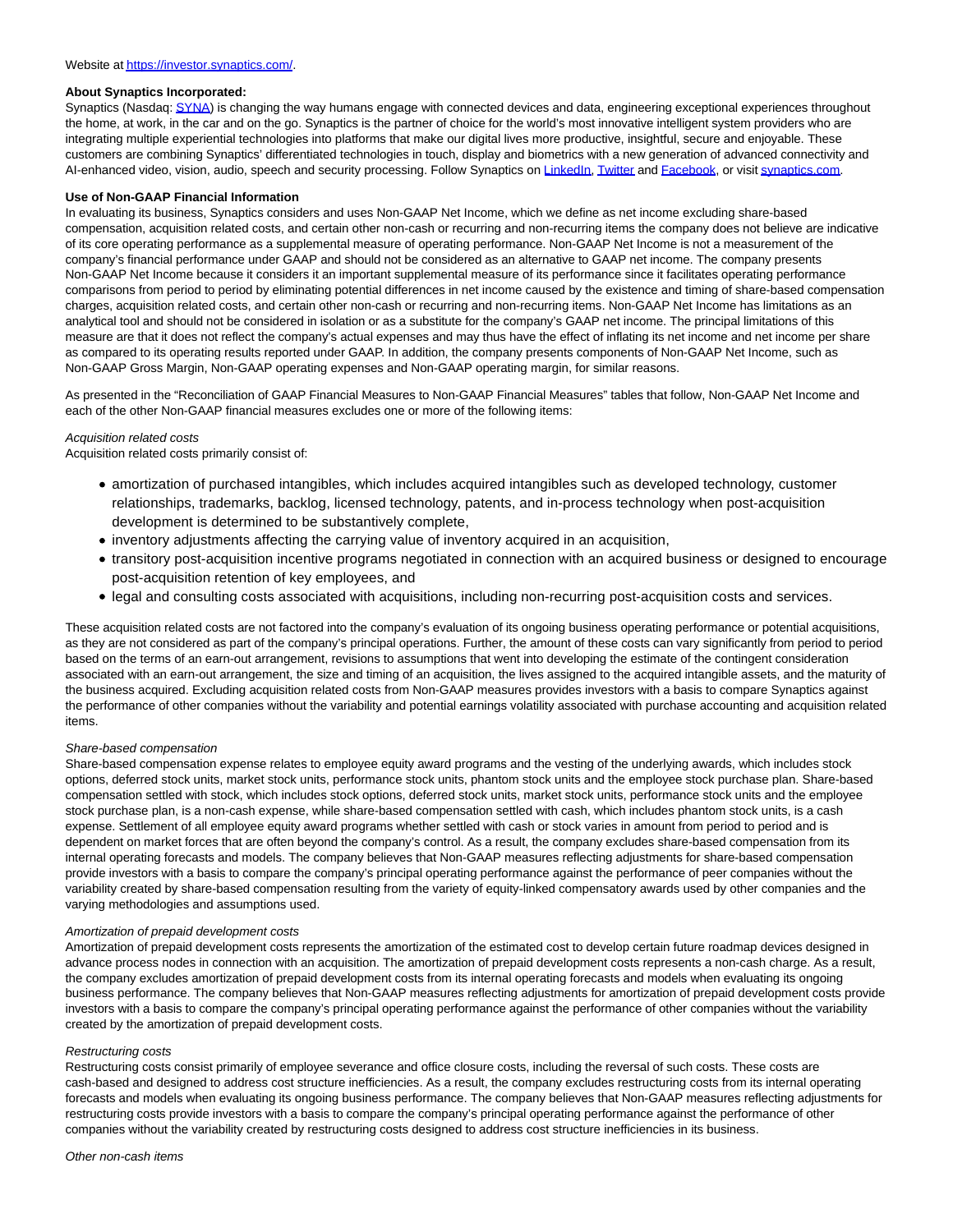Other non-cash items include non-cash amortization of debt discount and issuance costs. These items are excluded from Non-GAAP results as they are non-cash. Excluding other non-cash items from Non-GAAP measures provides investors with a basis to compare Synaptics against the performance of other companies without the variability associated with other non-cash items.

#### Loss on extinguishment of debt

Loss on extinguishment of debt represents a non-cash item based on the difference in the carrying value of the debt and the fair value of the debt when extinguished. Loss on extinguishment of debt is excluded from Non-GAAP results as it is non-cash. Excluding loss on extinguishment of debt from Non-GAAP measures provides investors with a basis to compare Synaptics against the performance of other companies without the variability associated with loss on extinguishment of debt.

#### Equity investment loss

Equity investment loss represents an adjustment in the book value of an equity investment in a minority owned company. The equity investment loss is a non-cash item. As a result, the company excludes equity investment loss from its internal operating forecasts and models when evaluating its ongoing business performance. The company believes that Non-GAAP measures reflecting adjustments for equity investment loss provide investors with a basis to compare the company's principal operating performance against the performance of other companies without the variability created by non-cash items.

## Non-GAAP tax adjustments

The company forecasts its long-term Non-GAAP tax rate in order to provide investors with improved long-term modeling accuracy and consistency across financial reporting periods by eliminating the effects of certain items in our Non-GAAP net income and Non-GAAP net income per share, including the type and amount of share-based compensation, the taxation of post-acquisition intercompany intellectual property cross-licensing or transfer transactions, and the impact of other acquisition items that may or may not be tax deductible. The company intends to evaluate its long-term Non-GAAP tax rate annually for significant events, including material tax law changes in the major tax jurisdictions in which the company operates, corporate organizational changes related to acquisitions or tax planning opportunities, and substantive changes in our geographic earnings mix.

#### **Forward-Looking Statements**

This press release contains forward-looking statements that are subject to the safe harbors created under the Securities Act of 1933, as amended, and the Securities Exchange Act of 1934, as amended. Forward-looking statements give our current expectations and projections relating to our financial condition, results of operations, plans, objectives, future performance and business, including our expectations regarding the potential impacts on our business of the COVID-19 pandemic, and can be identified by the fact that they do not relate strictly to historical or current facts. Such forward-looking statements may include words such as "expect," "anticipate," "intend," "believe," "estimate," "plan," "target," "strategy," "continue," "may," "will," "should," variations of such words, or other words and terms of similar meaning. All forward-looking statements reflect our best judgment and are based on several factors relating to our operations and business environment, all of which are difficult to predict and many of which are beyond our control. Such factors include, but are not limited to, the risk that our business, results of operations and financial condition and prospects may be materially and adversely affected by the COVID-19 pandemic and that significant uncertainties remain related to the impact of COVID-19 on our business operations and future results, including our third quarter fiscal 2022 business outlook; global supply chain disruptions and component shortages that are currently affecting the semiconductor industry as a whole; the risks as identified in the "Risk Factors," "Management's Discussion and Analysis of Financial Condition and Results of Operations" and "Business" sections of our most recent Annual Report on Form 10-K and our most recent Quarterly Report on Form 10-Q (including that the impact of the COVID-19 pandemic may also exacerbate the risks discussed therein); and other risks as identified from time to time in our Securities and Exchange Commission reports. Forward-looking statements are based on information available to us on the date hereof, and we do not have, and expressly disclaim, any obligation to publicly release any updates or any changes in our expectations, or any change in events, conditions, or circumstances on which any forward-looking statement is based. Our actual results and the timing of certain events could differ materially from the forward-looking statements. These forward-looking statements do not reflect the potential impact of any mergers, acquisitions, or other business combinations that had not been completed as of the date of this release.

## **For more information contact:** Munjal Shah Head of Investor Relations

[munjal.shah@synaptics.com](https://www.globenewswire.com/Tracker?data=IxezZUClBY8S6DhySbeHDQv1fCpSL3USevSBvK7Scml3Dgrw-rSEMuNdc6IHlYG33124JcZDLZfnJnH-F6e4B7gslzQaBoCb-Lsji-Gytp0=)

# SYNAPTICS INCORPORATED CONSOLIDATED BALANCE SHEETS (In millions except share data) (Unaudited)

|                                                               |      | December 31, |    | June 30, |  |  |
|---------------------------------------------------------------|------|--------------|----|----------|--|--|
|                                                               | 2021 |              |    | 2021     |  |  |
|                                                               |      |              |    |          |  |  |
| Assets                                                        |      |              |    |          |  |  |
| Current assets:                                               |      |              |    |          |  |  |
| Cash and cash equivalents                                     | \$   | 502.8        | \$ | 836.3    |  |  |
| Short-term investments                                        |      | 71.1         |    |          |  |  |
| Accounts receivables, net of allowances of \$5.9 and \$5.8 at |      |              |    |          |  |  |
| December 31, 2021 and June 30, 2021, respectively             |      | 312.2        |    | 228.3    |  |  |
| Inventories                                                   |      | 133.3        |    | 82.0     |  |  |
| Prepaid expenses and other current assets                     |      | 55.3         |    | 33.1     |  |  |
|                                                               |      |              |    |          |  |  |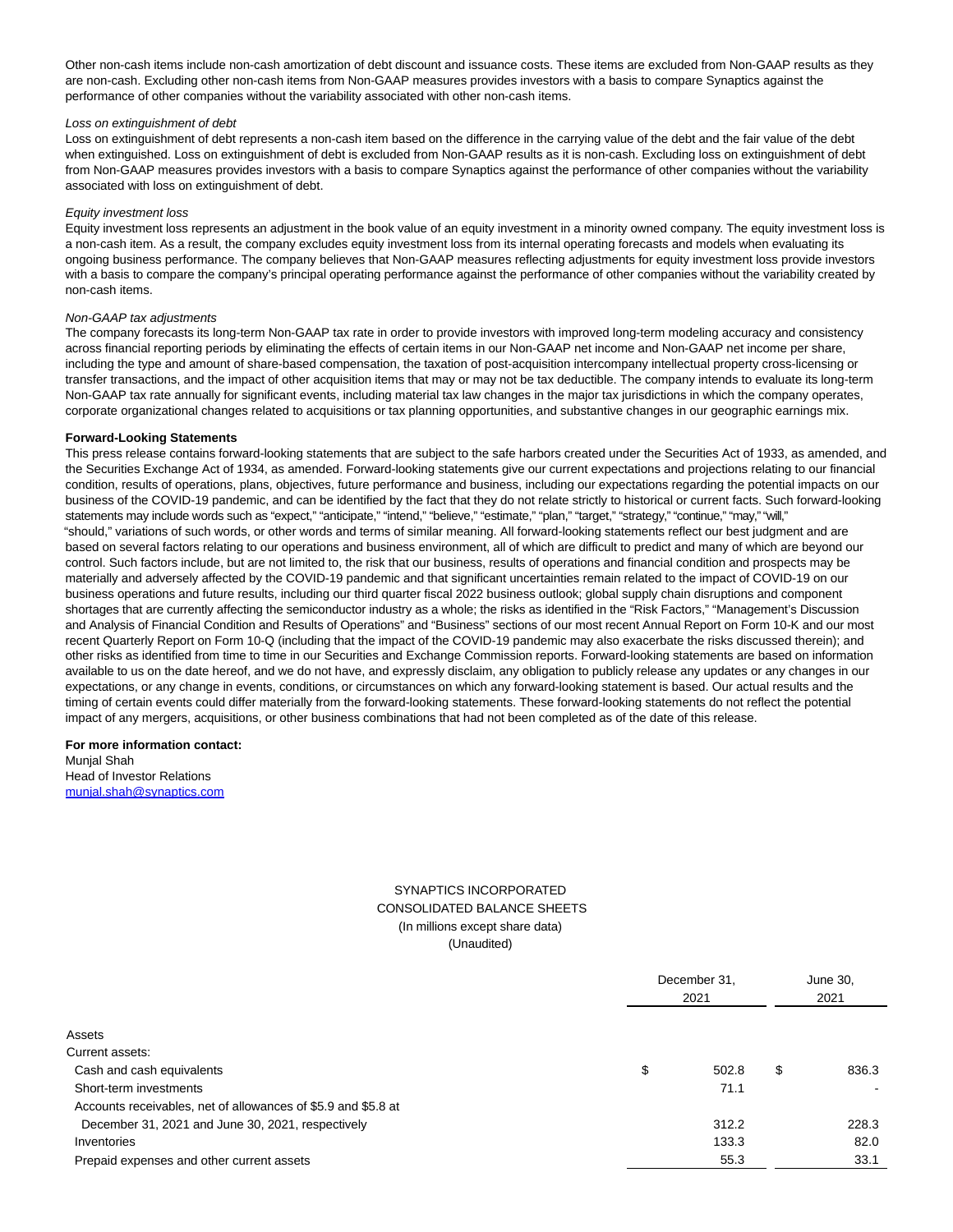| Total current assets                                        | 1,074.7       | 1,179.7       |
|-------------------------------------------------------------|---------------|---------------|
| Property and equipment at cost, net                         | 56.9          | 91.2          |
| Non-current assets held for sale                            | 50.8          |               |
| Goodwill                                                    | 826.6         | 570.0         |
| Purchased intangibles, net                                  | 447.6         | 301.5         |
| Non-current other assets                                    | 110.8         | 84.4          |
| <b>Total assets</b>                                         | \$<br>2,567.4 | \$<br>2,226.8 |
|                                                             | 0.00          | 0.00          |
| Liabilities and stockholders' equity                        |               |               |
| <b>Current liabilities:</b>                                 |               |               |
| Accounts payable                                            | \$<br>134.5   | \$<br>97.6    |
| Accrued compensation                                        | 68.4          | 76.4          |
| Income taxes payable                                        | 23.8          | 29.4          |
| Other accrued liabilities                                   | 138.5         | 96.2          |
| Current portion of debt                                     |               | 487.1         |
| <b>Total current liabilities</b>                            | 365.2         | 786.7         |
|                                                             |               |               |
| Long-term debt                                              | 983.5         | 394.4         |
| Other long-term liabilities                                 | 154.8         | 78.5          |
| <b>Total liabilities</b>                                    | 1,503.5       | 1,259.6       |
| Commitments and contingencies                               |               |               |
| Stockholders' equity:                                       |               |               |
| Preferred stock;                                            |               |               |
| \$.001 par value; 10,000,000 shares authorized;             |               |               |
| no shares issued and outstanding                            |               |               |
| Common stock;                                               |               |               |
| \$.001 par value; 120,000,000 shares authorized;            |               |               |
| 67,643,668 and 66,963,006 shares issued, and 39,519,047 and |               |               |
| 35,331,903 shares outstanding, respectively                 | 0.1           | 0.1           |
| Additional paid in capital                                  | 867.7         | 1,391.5       |
| Less: 28,124,621 and 31,631,103 treasury shares, at cost    | (694.5)       | (1,205.4)     |
| Accumulated other comprehensive income                      | (0.1)         |               |
| Retained earnings                                           | 890.7         | 781.0         |
| Total stockholders' equity                                  | 1,063.9       | 967.2         |
| Total liabilities and stockholders' equity                  | \$<br>2,567.4 | \$<br>2,226.8 |

# SYNAPTICS INCORPORATED CONDENSED CONSOLIDATED STATEMENTS OF OPERATIONS (In millions except per share data) (Unaudited)

|                                         | <b>Three Months Ended</b><br>December 31, |    |        | <b>Six Months Ended</b><br>December 31. |       |               |        |
|-----------------------------------------|-------------------------------------------|----|--------|-----------------------------------------|-------|---------------|--------|
|                                         | 2021                                      |    | 2020   |                                         | 2021  |               | 2020   |
| Net revenue                             | \$<br>420.5                               | \$ | 357.6  | \$                                      | 793.2 | $\mathcal{S}$ | 686.0  |
| Acquisition related costs (1)           | 24.0                                      |    | 34.8   |                                         | 40.9  |               | 63.3   |
| Cost of revenue                         | 171.4                                     |    | 172.4  |                                         | 329.1 |               | 337.8  |
| Gross margin                            | 225.1                                     |    | 150.4  |                                         | 423.2 |               | 284.9  |
| Operating expenses                      |                                           |    |        |                                         |       |               |        |
| Research and development                | 88.9                                      |    | 77.3   |                                         | 175.0 |               | 158.2  |
| Selling, general, and administrative    | 44.3                                      |    | 39.5   |                                         | 85.9  |               | 74.8   |
| Acquisition related costs (2)           | 9.2                                       |    | 8.7    |                                         | 17.6  |               | 15.4   |
| Restructuring costs (3)                 | 5.1                                       |    | 0.6    |                                         | 6.5   |               | 6.2    |
| Gain on sale of audio technology assets |                                           |    | (34.2) |                                         |       |               | (34.2) |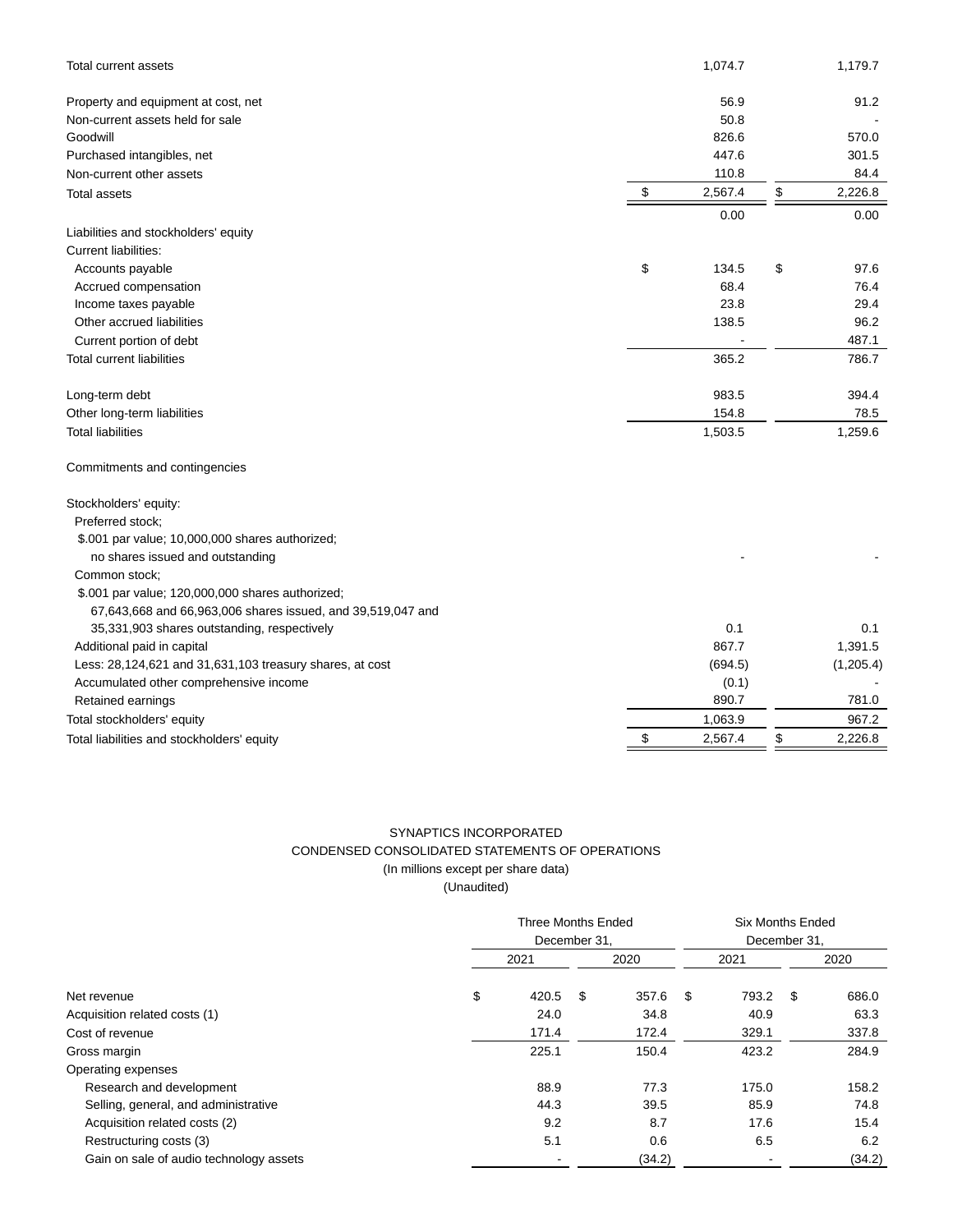| Total operating expenses                       | 147.5 |   | 91.9  | 285.0  |   | 220.4  |
|------------------------------------------------|-------|---|-------|--------|---|--------|
| Operating income                               | 77.6  |   | 58.5  | 138.2  |   | 64.5   |
| Interest and other income, net                 | (5.7) |   | (6.0) | (11.6) |   | (10.7) |
| Loss on early retirement of debt               |       |   |       | (8.1)  |   |        |
| Income before income taxes                     | 71.9  |   | 52.5  | 118.5  |   | 53.8   |
| Provision for income taxes                     | 2.0   |   | 2.4   | 7.9    |   | 6.0    |
| Equity investment loss                         | (0.4) |   | (0.5) | (0.9)  |   | (1.0)  |
| Net income                                     | 69.5  |   | 49.6  | 109.7  |   | 46.8   |
| Net income per share:                          |       |   |       |        |   |        |
| Basic                                          | 1.76  | S | 1.43  | 2.85   | S | 1.36   |
| <b>Diluted</b>                                 | 1.71  |   | 1.36  | 2.70   |   | 1.29   |
| Shares used in computing net income per share: |       |   |       |        |   |        |
| Basic                                          | 39.4  |   | 34.8  | 38.5   |   | 34.5   |
| Diluted                                        | 40.7  |   | 36.5  | 40.7   |   | 36.4   |
|                                                |       |   |       |        |   |        |

(1) These acquisition related costs consist primarily of amortization of acquired intangible assets and inventory fair value adjustments associated with acquisitions.

(2) These acquisition related costs, net consist primarily of amortization associated with certain acquired intangible assets.

(3) Restructuring costs primarily include severance costs and facility consolidation costs associated with operational restructurings and acquisitions.

# SYNAPTICS INCORPORATED Reconciliation of GAAP Financial Measures to Non-GAAP Financial Measures (In millions except per share data) (Unaudited)

|                                                   |    | <b>Three Months Ended</b><br>December 31, |    |        | <b>Six Months Ended</b><br>December 31, |        |    |         |
|---------------------------------------------------|----|-------------------------------------------|----|--------|-----------------------------------------|--------|----|---------|
|                                                   |    | 2021                                      |    | 2020   |                                         | 2021   |    | 2020    |
| GAAP gross margin                                 | \$ | 225.1                                     | \$ | 150.4  | \$                                      | 423.2  | \$ | 284.9   |
| Acquisition related costs                         |    | 24.0                                      |    | 34.8   |                                         | 40.9   |    | 63.3    |
| Recovery on supply commitment                     |    |                                           |    |        |                                         |        |    | (0.6)   |
| Share-based compensation                          |    | 1.3                                       |    | 1.0    |                                         | 2.3    |    | 1.8     |
| Non-GAAP gross margin                             | \$ | 250.4                                     | \$ | 186.2  | \$                                      | 466.4  | \$ | 349.4   |
| GAAP gross margin - percentage of revenue         |    | 53.5%                                     |    | 42.1%  |                                         | 53.4%  |    | 41.5%   |
| Acquisition related costs - percentage of revenue |    | 5.7%                                      |    | 9.7%   |                                         | 5.2%   |    | 9.2%    |
| Recovery on supply commitment                     |    | 0.0%                                      |    | 0.0%   |                                         | 0.0%   |    | $-0.1%$ |
| Share-based compensation - percentage of revenue  |    | 0.3%                                      |    | 0.3%   |                                         | 0.3%   |    | 0.3%    |
| Non-GAAP gross margin - percentage of revenue     |    | 59.5%                                     |    | 52.1%  |                                         | 58.8%  |    | 50.9%   |
| GAAP research and development expense             | \$ | 88.9                                      | \$ | 77.3   | \$                                      | 175.0  | \$ | 158.2   |
| Share-based compensation                          |    | (18.6)                                    |    | (9.5)  |                                         | (39.4) |    | (20.5)  |
| <b>Retention costs</b>                            |    |                                           |    | (1.0)  |                                         |        |    | (3.9)   |
| Amortization prepaid development costs            |    | (2.5)                                     |    | (2.5)  |                                         | (5.0)  |    | (4.2)   |
| Integration related costs                         |    |                                           |    | (0.2)  |                                         |        |    | (0.9)   |
| Non-GAAP research and development expense         | S  | 67.8                                      | S  | 64.1   | \$                                      | 130.6  | \$ | 128.7   |
| GAAP selling, general, and administrative expense | \$ | 44.3                                      | \$ | 39.5   | \$                                      | 85.9   | \$ | 74.8    |
| Share-based compensation                          |    | (16.7)                                    |    | (12.9) |                                         | (30.5) |    | (22.6)  |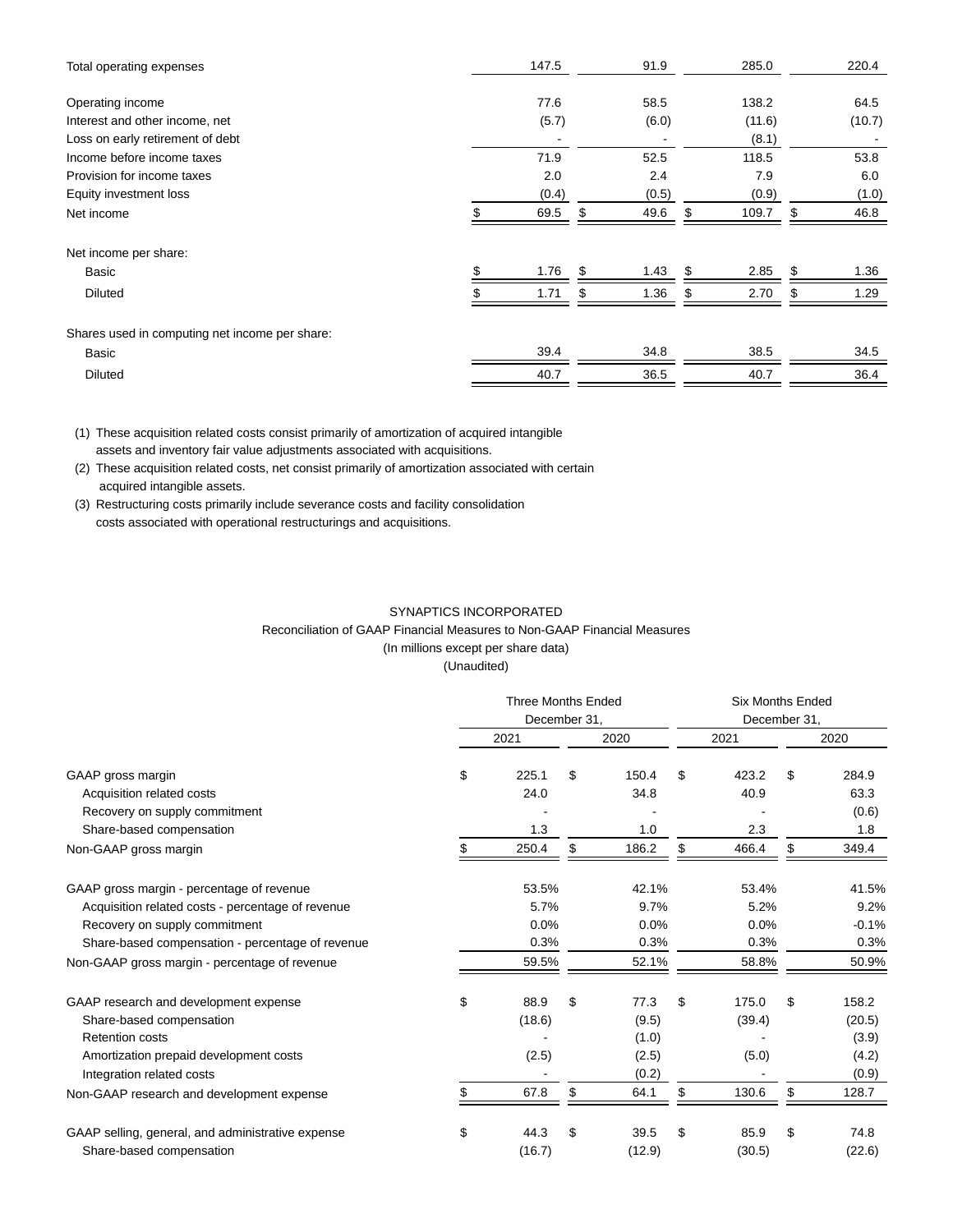| Acquisition/divestiture related costs<br><b>Retention costs</b>     | (1.2)       | (0.7)<br>(0.1) | (3.4)       | (2.4)<br>(1.1) |
|---------------------------------------------------------------------|-------------|----------------|-------------|----------------|
|                                                                     | 26.4        | \$<br>25.8     | \$<br>52.0  | \$<br>48.7     |
| Non-GAAP selling, general, and administrative expense               | \$          |                |             |                |
| GAAP operating income                                               | \$<br>77.6  | \$<br>58.5     | \$<br>138.2 | \$<br>64.5     |
| Recovery on supply commitment                                       |             |                |             | (0.6)          |
| Acquisition & integration related costs                             | 34.4        | 44.4           | 61.9        | 82.0           |
| Share-based compensation                                            | 36.6        | 23.4           | 72.2        | 44.9           |
| Restructuring costs                                                 | 5.1         | 0.6            | 6.5         | 6.2            |
| <b>Retention costs</b>                                              |             | 1.1            |             | 5.0            |
| Amortization prepaid development costs                              | 2.5         | 2.5            | 5.0         | 4.2            |
| Gain on sale of audio technology assets                             |             | (34.2)         |             | (34.2)         |
| Non-GAAP operating income                                           | \$<br>156.2 | \$<br>96.3     | \$<br>283.8 | \$<br>172.0    |
| GAAP net income                                                     | \$<br>69.5  | \$<br>49.6     | \$<br>109.7 | \$<br>46.8     |
|                                                                     |             |                |             |                |
| Recovery on supply commitment                                       | 34.4        | 44.4           | 61.9        | (0.6)<br>82.0  |
| Acquisition & integration related costs<br>Share-based compensation | 36.6        | 23.4           | 72.2        | 44.9           |
|                                                                     | 5.1         | 0.6            | 6.5         | 6.2            |
| <b>Restructuring costs</b>                                          |             | 1.1            |             | 5.0            |
| Retention program costs<br>Amortization prepaid development costs   | 2.5         | 2.5            | 5.0         | 4.2            |
| Gain on sale of audio technology assets                             |             | (34.2)         |             | (34.2)         |
| Other non-cash items                                                | 0.4         | 4.9            | 2.2         | 9.7            |
| Loss on extinguishment of debt                                      |             |                | 8.1         |                |
| Equity investment loss                                              | 0.4         | 0.5            | 0.9         | 1.0            |
| Non-GAAP tax adjustments                                            | (16.1)      | (9.0)          | (25.0)      | (14.5)         |
| Non-GAAP net income                                                 | \$<br>132.8 | \$<br>83.8     | \$<br>241.5 | \$<br>150.5    |
|                                                                     |             |                |             |                |
| GAAP net income per share - diluted                                 | \$<br>1.71  | \$<br>1.36     | \$<br>2.70  | \$<br>1.29     |
| Recovery on supply commitment                                       |             |                |             | (0.02)         |
| Acquisition/divestiture & integration related costs                 | 0.84        | 1.22           | 1.52        | 2.25           |
| Share-based compensation                                            | 0.90        | 0.64           | 1.78        | 1.23           |
| Restructuring costs                                                 | 0.13        | 0.02           | 0.16        | 0.17           |
| Retention program costs                                             |             | 0.03           |             | 0.14           |
| Amortization prepaid development costs                              | 0.06        | 0.07           | 0.12        | 0.11           |
| Gain on sale of audio technology assets                             |             | (0.94)         |             | (0.94)         |
| Other non-cash items                                                | 0.01        | 0.14           | 0.05        | 0.27           |
| Loss on extinguishment of debt                                      |             |                | 0.20        |                |
| Equity investment loss                                              | 0.01        | 0.01           | 0.02        | 0.03           |
| Non-GAAP tax adjustments                                            | (0.40)      | (0.25)         | (0.62)      | (0.40)         |
| Non-GAAP net income per share - diluted                             | \$<br>3.26  | \$<br>2.30     | \$<br>5.93  | \$<br>4.13     |

# SYNAPTICS INCORPORATED CONDENSED CONSOLIDATED CASH FLOWS (In millions) (Unaudited)

|                            | <b>Six Months Ended</b> |              |         |  |
|----------------------------|-------------------------|--------------|---------|--|
|                            |                         | December 31, |         |  |
|                            | 2021                    |              | 2020    |  |
| Net income                 | \$<br>109.7             | $\mathbb{S}$ | 46.8    |  |
| Non-cash operating items   | 123.8                   |              | 75.2    |  |
| Changes in working capital | (52.8)                  |              | (44.1)  |  |
| Provided by operations     | 180.7                   |              | 77.9    |  |
| Acquisitions & investments | (512.2)                 |              | (628.0) |  |